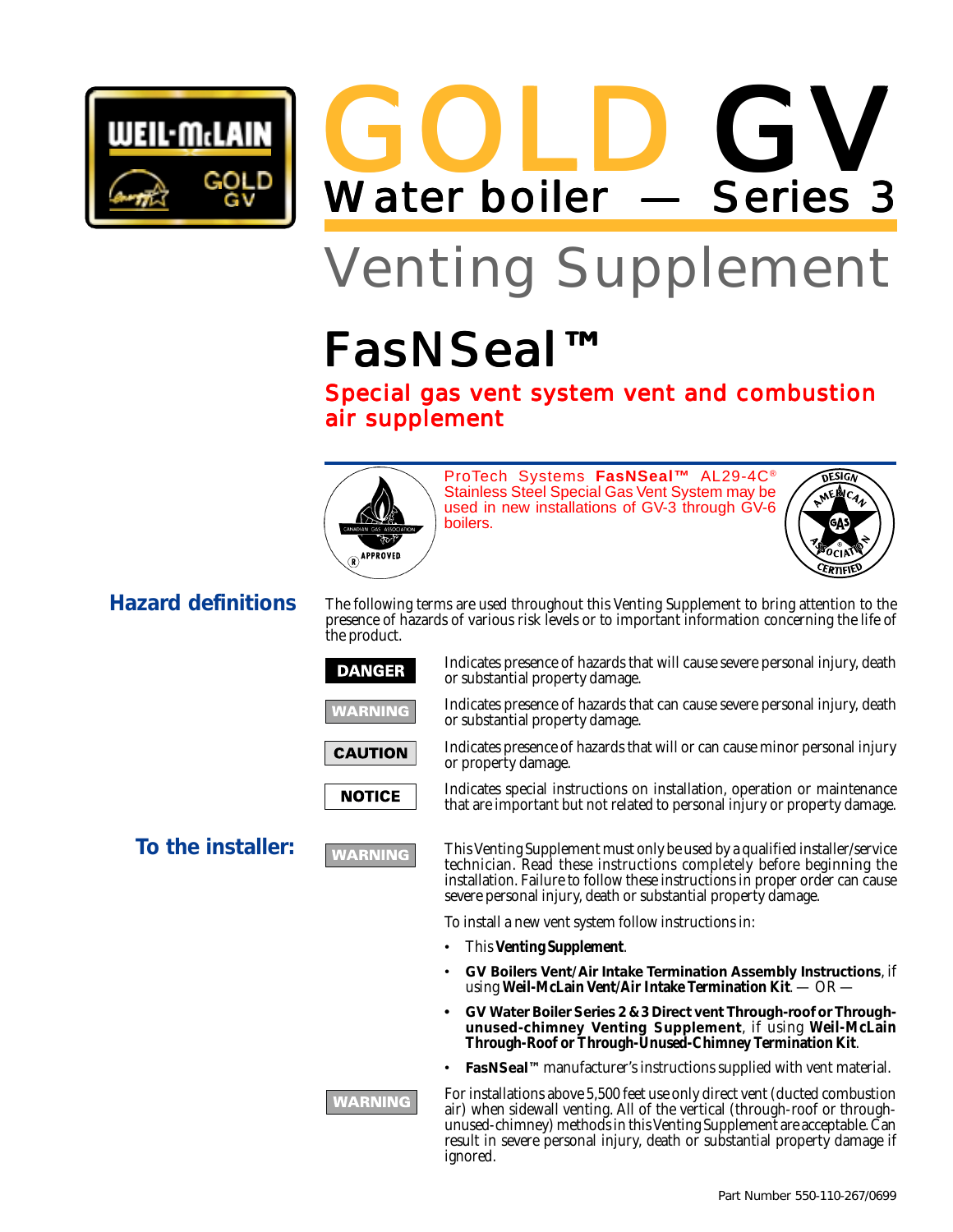

## Combustion air supply

#### **Special note**

Refer to **GV Series 3 Boiler Manual** for sizing free area of combustion/ventilation air openings.

All boilers experience some condensation in section assembly during start-up. Unlike most conventional boilers, condensation is minimized in the **GV Series 3 Boiler** by a built-in mixing system, maintaining boiler return water temperature above 130 ºF, during steady state operation.

Flue gas condensate is slightly acidic. In most cases pH level is not harmful to vents or drains. When combustion air is contaminated by vapors from products and areas, listed in **Table 1** below, condensate acidic levels increase. Higher acidic levels attack many materials, including stainless steel commonly used in high efficiency systems.

You may choose to use outside combustion air for any of the following reasons:

- Installation is in an area containing contaminants listed in **Table 1** below, which will induce acidic contamination.
- You want to reduce infiltration into your home through openings around windows and doors.

#### **Table 1** Corrosive contaminants

| <b>Products to avoid</b>                                                                        | Areas likely to have contaminants              |
|-------------------------------------------------------------------------------------------------|------------------------------------------------|
| Spray cans containing chloro/fluorocarbons                                                      | Dry cleaning/laundry areas and establishments  |
| Permanent wave solutions                                                                        | Swimming pools                                 |
| Chlorinated waxes/cleaners                                                                      | Metal fabrication plants                       |
| Chlorine-based swimming pool chemicals                                                          | Beauty shops                                   |
| Calcium chloride used for thawing                                                               | Refrigeration repair shops                     |
| Sodium chloride used for water softening                                                        | Photo processing plants                        |
| Refrigerant leaks                                                                               | Auto body shops                                |
| Paint or varnish removers                                                                       | Plastic manufacturing plants                   |
| Hydrochloric acid/muriatic acid                                                                 | Furniture refinishing areas and establishments |
| Cements and glues                                                                               | New building construction                      |
| Antistatic fabric softeners used in clothes<br>dryers                                           | Remodeling areas                               |
| Chlorine-type bleaches, detergents, and clean-<br>ing solvents found in household laundry rooms | Garages with workshops                         |
| Adhesives used to fasten building products and<br>other similar products                        |                                                |

| Metal fabrication plants                      |
|-----------------------------------------------|
| Beauty shops                                  |
| Refrigeration repair shops                    |
| Photo processing plants                       |
| Auto body shops                               |
| Plastic manufacturing plants                  |
| Furniture refinishing areas and establishment |
| New building construction                     |
| Remodeling areas                              |
| Garages with workshops                        |
|                                               |



To prevent potential of severe personal injury or death, check for areas and products listed above before installing boiler. If found:

- remove products permanently  $-$  OR  $-$
- provide outside combustion air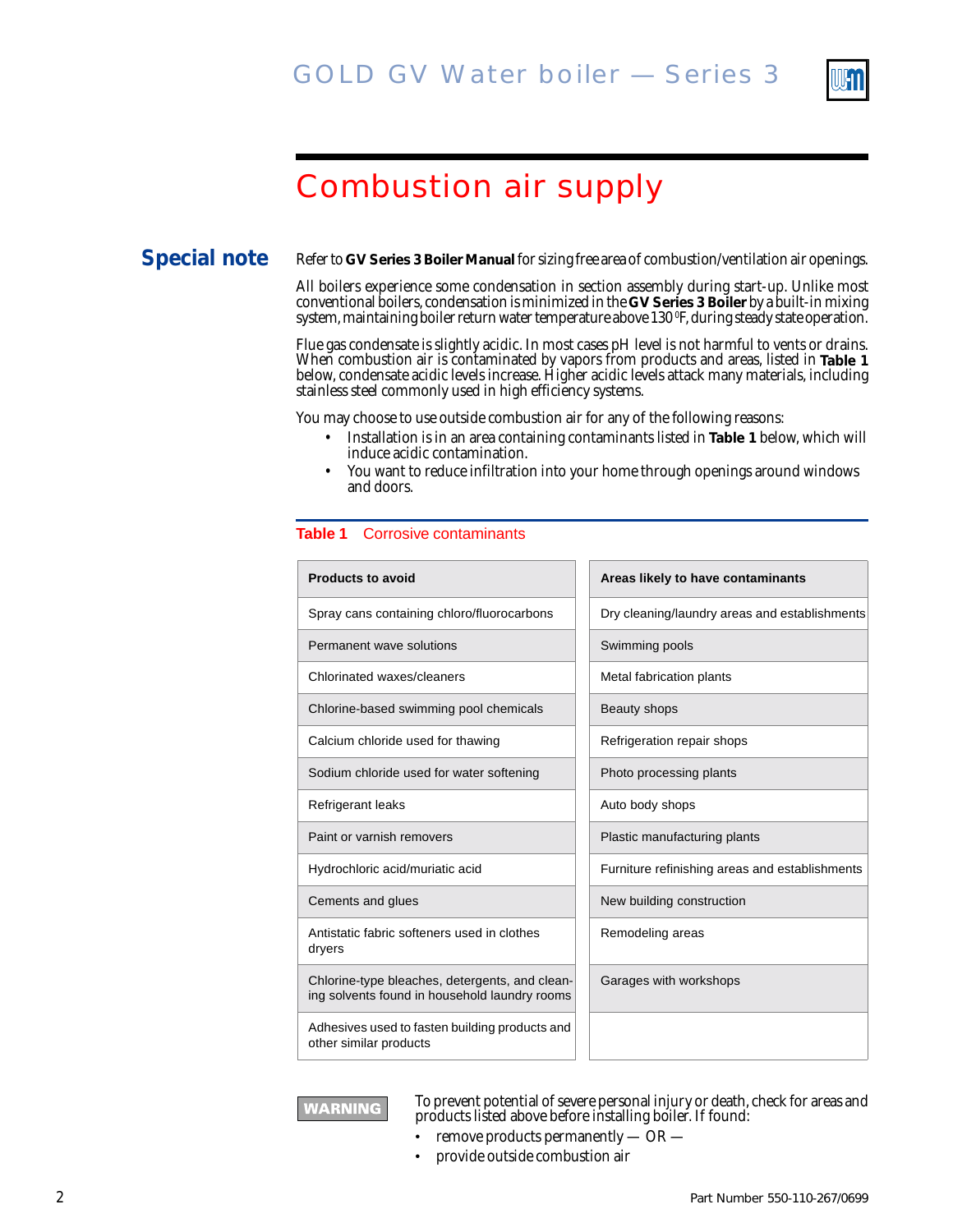### Vent termination

#### **Venting method definitions**

**Direct vent** — Uses outside combustion air with combustion air connector piping sealed at all joints and seams. Also known as "sealed combustion".

**Non-Direct vent** — Uses inside combustion air with no combustion air connector piping.

#### **Properly locate vent termination**



Follow instructions on this page when determining vent location to avoid possibility of severe personal injury, death or substantial property damage.

- 1. When using direct vent method Refer to separate instructions packed with Weil-McLain direct vent termination kit and vent pipe manufacturer's instructions for additional locations.
- 2. For location of non-direct vent vertical termination, see vent pipe manufacturer's instructions.
- 3. Gases will form white plume in winter. Plume could obstruct window view.
- 4. Prevailing winds could cause freezing of condensate and water/ice buildup on building, plants or roof.
- 5. Locate or guard vent to prevent accidental contact by people or pets.
- 6. Do not terminate vent in window well, stairwell, alcove, courtyard, or other recessed areas.
- 7. Non-Direct vent installations only Vent must terminate more than 1 foot below or to side of all doors or windows. See **Figure 1**.
- 8. Vent must terminate more than 1 foot above grade or

anticipated snow line. In addition, vent termination must be at least 7 feet above public walkway and 3 feet above any forced air intake within 10 feet. Stay well away from trees, shrubs, and decorative items. Site conditions may dictate greater clearances. See **Figure 1**.

- 9. Vent must terminate at least 4 feet horizontally, and in no case above or below, unless a 4 foot horizontal distance is maintained, from electric meters, gas meters, regulators, relief valves, and other equipment.
- 10. Locate or guard vent to prevent condensate from damaging exterior finishes.
- 11. Do not extend exposed vent pipe outside of building. Condensate could freeze and block vent pipe.
- 12. Vent must terminate at least 6 feet away from adjacent walls.
- 13. Do not terminate vent closer than 5 feet below roof overhang.
- 14. Do not terminate vent above any door or window. Condensate can freeze, causing ice formations.
- 15. Do not use existing chimney as raceway if another appliance or fireplace is vented into or through chimney.
- 16. Do not connect:
	- Any other appliance to vent pipe.
	- Multiple boilers to a common vent pipe.
- 17. Do not wrap or insulate vent pipe and fittings.
- 18. Canadian installations See CAN/CGA B149.1 or B149.2 Installation Code.
- 19. A gas vent extending through an exterior wall shall not terminate adjacent to the wall or below building extensions such as eaves, parapets, balconies or decks. Failure to comply could result in severe personal injury, death or substantial property damage.

**Figure 1** Vent termination locations 26707 Forced air intake Public Walkway 3 feet If within 10 feet 7 feet

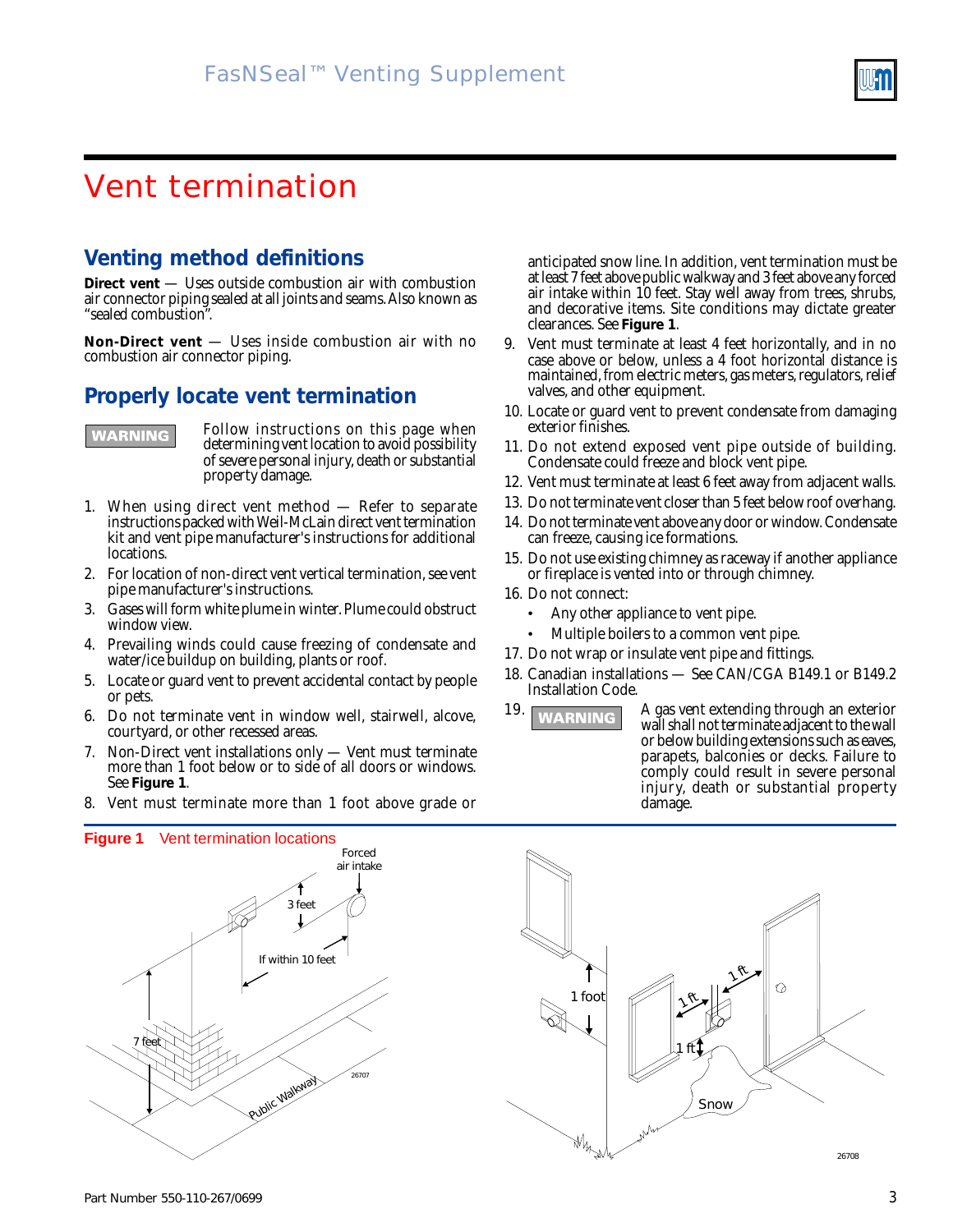

### Installation

#### **Pre-installation planning**

- 1. Follow national, state, local or provincial codes or regulations when venting GV boiler.
- 2. Choose vent method from those shown on page 5.
- 3. Select vent run components from **Table 2**. **Table 3** states maximum vent run lengths and number of elbows. Do not exceed data in **Table 3**. Longer vent runs will slightly reduce boiler output. See **Figure 2**.
- 4. If installing with direct vent method, use same maximum run length and number of elbows from

step 2. Vent and combustion air connector piping configurations must match. Use suitable 3" material for combustion air connector piping, such as:

- Dryer vent
- Galvanized steel
- PVC (3" I.D.)
- 5. Refer to vent termination **WARNING**, item 19 on page 3.

|                    | <b>Description</b>                                                                  | ProTech Systems, Inc.<br>Part Number (Note 1) |
|--------------------|-------------------------------------------------------------------------------------|-----------------------------------------------|
|                    | GV starter tee                                                                      | FSA-WEIL-GV3                                  |
|                    | GV termination coupling                                                             | FSBS3                                         |
| $45^{\circ}$ elbow |                                                                                     | <b>FSEL4503</b>                               |
| $90^{\circ}$ elbow |                                                                                     | <b>FSEL9003</b>                               |
| 6" pipe            |                                                                                     | <b>FSVL603</b>                                |
| 12" pipe           |                                                                                     | <b>FSVL1203</b>                               |
| 18" pipe           |                                                                                     | <b>FSVL1803</b>                               |
| 24" pipe           |                                                                                     | <b>FSVL2403</b>                               |
| 36" pipe           |                                                                                     | <b>FSVL3603</b>                               |
|                    | Weil-McLain Vent/Air Intake Termination Kit                                         | 382-200-430 (Note 2)                          |
|                    | Weil-McLain Through-Roof or Through-Unused-Chimney Termination Kit                  | 382-200-435 (Note 2)                          |
| <b>Notes</b>       | 1. ProTech Systems, Inc. part number. Parts available through ProTech Systems, Inc. |                                               |

2. Weil-McLain part number. Parts available through Weil-McLain distributor.

Parts

#### Vent and combustion air connector piping lengths and number of elbows

| <b>Maximum vent</b><br>length (feet)                       | Total number of elbows |  |                               |  |  |                             |  |  |  |
|------------------------------------------------------------|------------------------|--|-------------------------------|--|--|-----------------------------|--|--|--|
|                                                            |                        |  | $2 \mid 3 \mid 4 \mid 5 \mid$ |  |  | 6 <sup>1</sup>              |  |  |  |
| GV-3 through GV-5   100   80   70   60   50   40   30   20 |                        |  |                               |  |  |                             |  |  |  |
| $GV-6$                                                     | 80                     |  |                               |  |  | 60   50   40   30   20   10 |  |  |  |

#### **Table 3 Figure 2** Boiler output

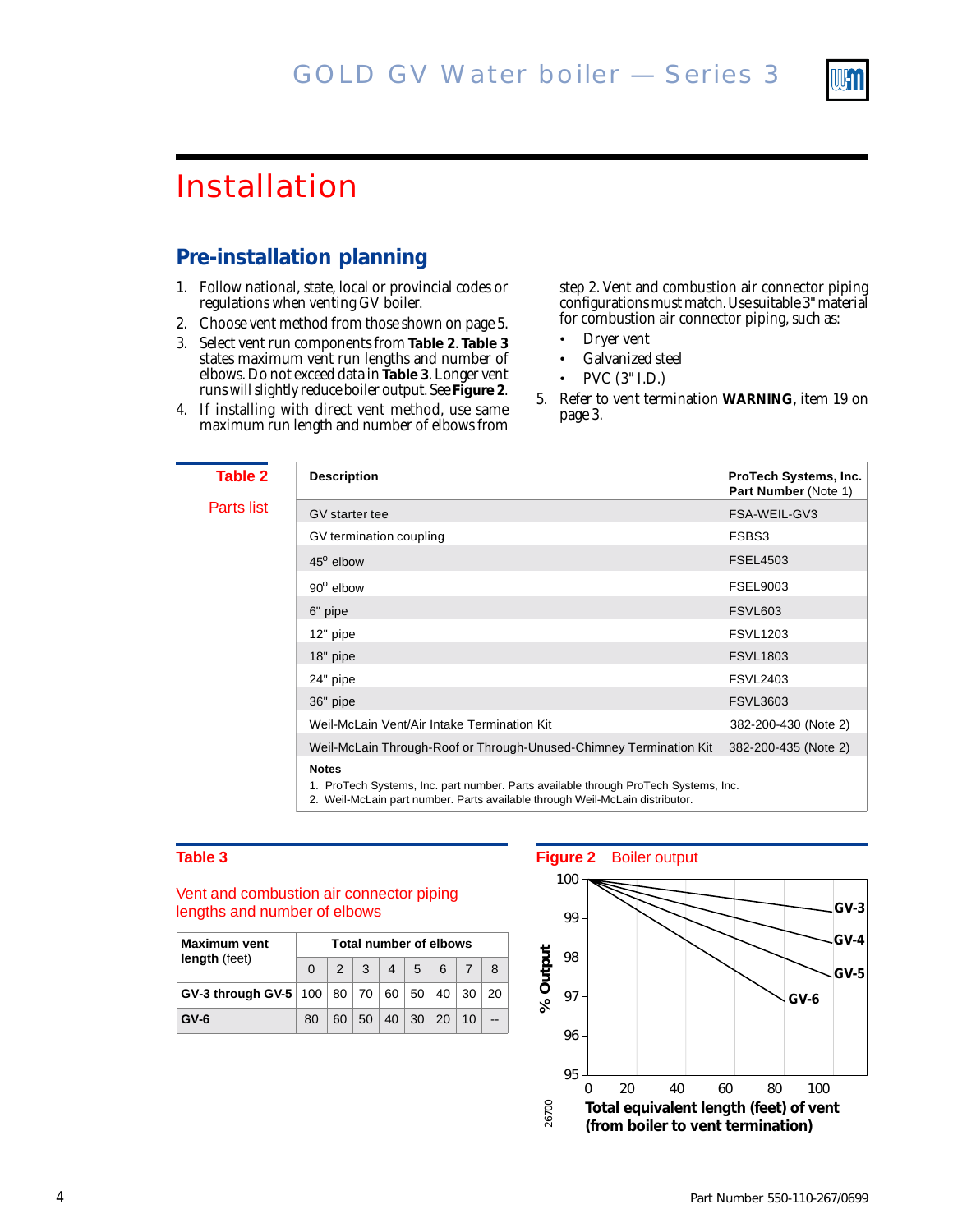### FasNSeal™ Venting Supplement



**VARNING** 

For altitudes more than 5,500 feet above sea level — **Do not** use non-direct vent through sidewall methods as shown in **Figures 4** and **6** below. Can cause severe personal injury, death or substantial property damage if ignored.

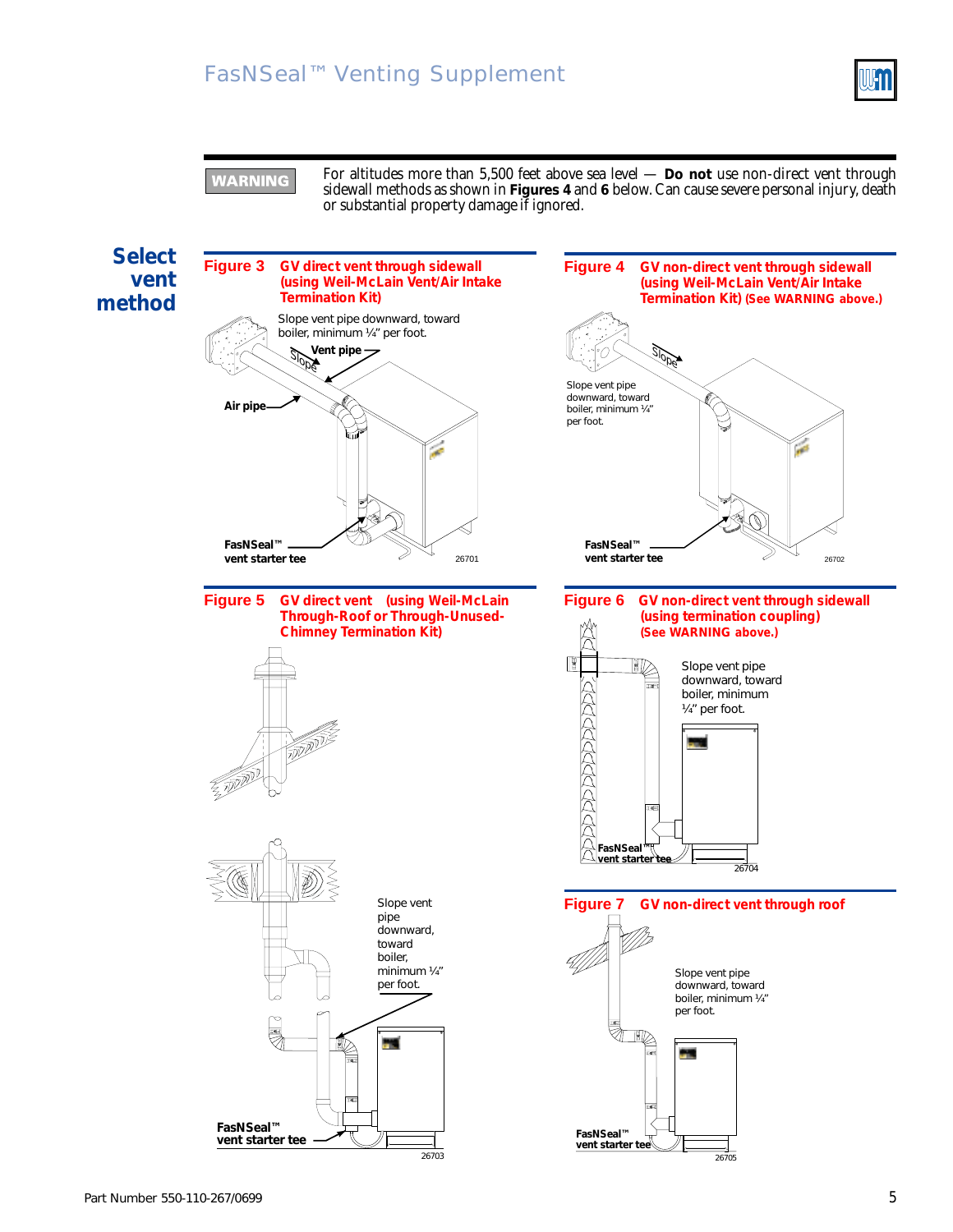

### Installation — assembly

#### **Connect vent starter tee to boiler**

Follow the instructions in the **GV Series 3 Boiler Manual** section **IIb** to connect the vent starter tee to the boiler.

**Construct vent and optional combustion air run**

Follow vent pipe manufacturer's instructions for sealing the vent. Vent and combustion air connector piping must be sealed gas-tight to prevent possibility of flue gas spillage and carbon monoxide emissions, resulting in severe personal injury or death.

- 1. Follow **FasNSeal™**manufacturer's instructions to construct vent run and for methods of supporting vent runs.
	- Clean joints before sealing. See vent pipe manufacturer's instructions to clean joints.
	- Do not use screws.

**WARNING** 

- Do not mix types or manufacturers of vent materials.
- Maintain minimum one-inch clearance from combustible materials to vent pipe; 0" clearance for noncombustible materials.
- Install vent pipe with seams on top of vent runs.
- If needed, male end of vent pipe may be cut to provide correct length. See vent pipe manufacturer's instructions for use.
- 2. If installing with direct vent method, use instructions provided with Weil-McLain termination kit. See **Figures 3**, **4** or **5** on page 5.

#### **Connect vent run to termination**

#### Venting through sidewall

- 1. If using **Weil-McLain Vent/Air Intake Termination Kit**, see instructions provided in that kit. Applies to direct (**Figure 3**, page 5) or non-direct vent (**Figure 4**, page 5) method.
- 2. If using non-direct method with termination coupling only, see **Figures 8** and **9**.
	- If passing through noncombustible wall, provide hole diameter large enough to insert the pipe through. Sleeve and spacers are not required.
- 3. Maintain minimum one-inch clearance from combustible materials to vent pipe; 0" clearance for noncombustible materials.
- 4. Refer to vent termination **WARNING**, item 19 on page 3.

#### Venting through existing chimney or roof

- 1. Direct vent method follow instructions supplied in **Weil-McLain Through-Roof or Through-Unused-Chimney Termination Kit** to assemble termination.
- 2. Non-Direct vent method (only through the roof, not through chimney):
	- Vent pipe must extend through roof flashing, jacket or thimble. See **Figure 10**.
	- Vent may pass through floor, inside wall or concealed space when installed according to vent pipe manufacturer's instructions.
- 3. Maintain minimum one-inch clearance from combustible materials to vent pipe.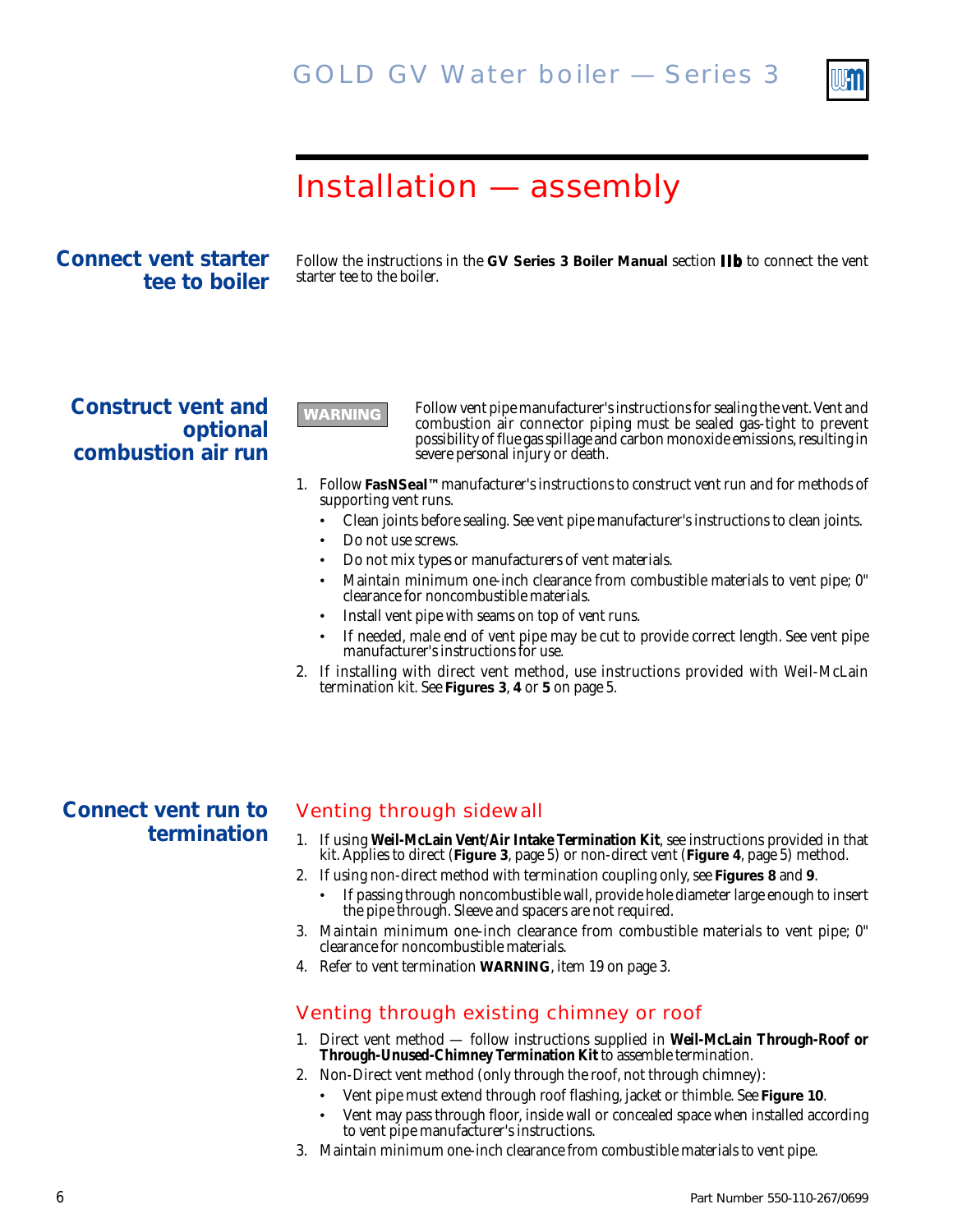